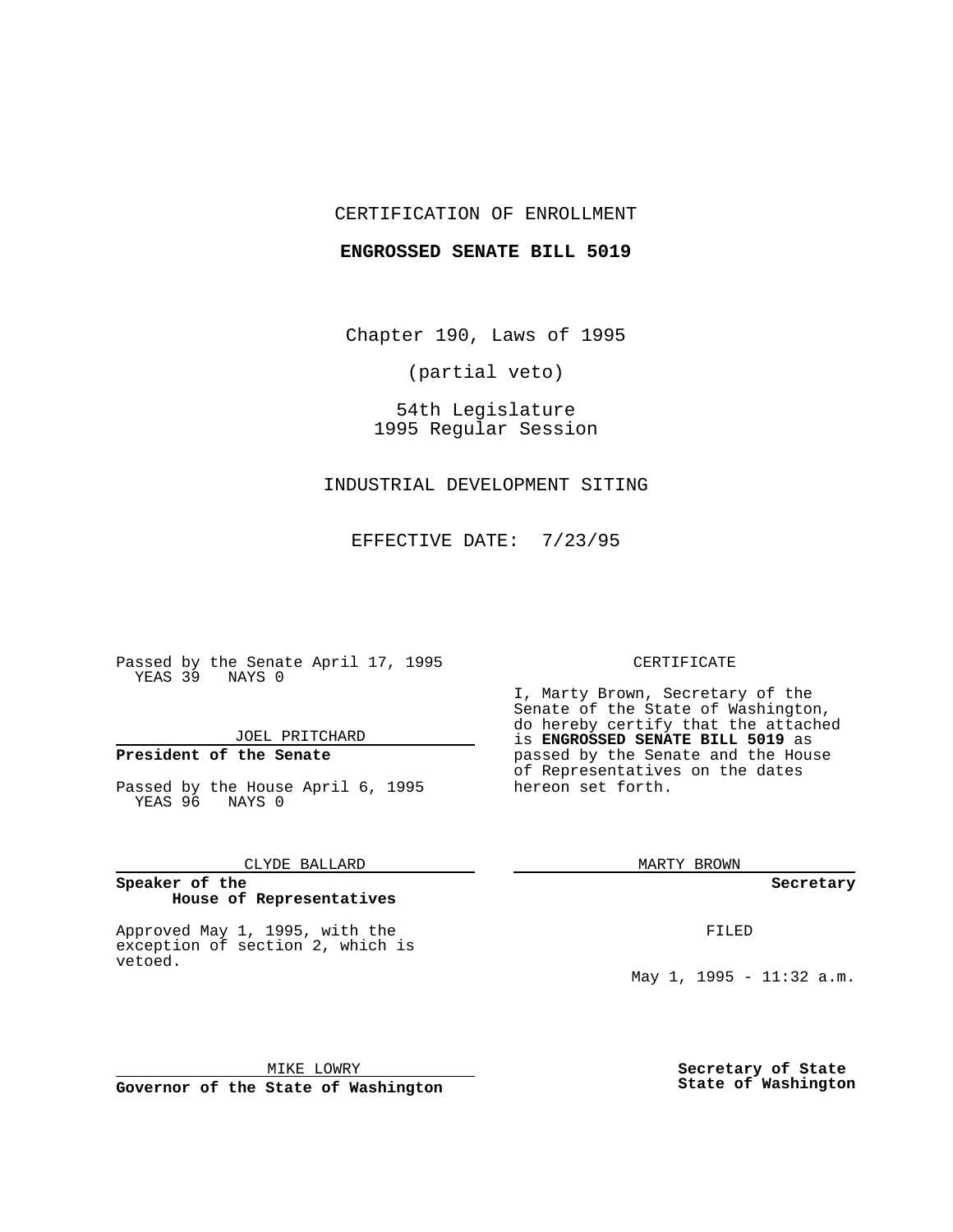# **ENGROSSED SENATE BILL 5019** \_\_\_\_\_\_\_\_\_\_\_\_\_\_\_\_\_\_\_\_\_\_\_\_\_\_\_\_\_\_\_\_\_\_\_\_\_\_\_\_\_\_\_\_\_\_\_

\_\_\_\_\_\_\_\_\_\_\_\_\_\_\_\_\_\_\_\_\_\_\_\_\_\_\_\_\_\_\_\_\_\_\_\_\_\_\_\_\_\_\_\_\_\_\_

## AS AMENDED BY THE HOUSE

Passed Legislature - 1995 Regular Session

**State of Washington 54th Legislature 1995 Regular Session**

**By** Senator Snyder

Read first time 01/09/95. Referred to Committee on Government Operations.

 AN ACT Relating to industrial developments; adding a new section to chapter 36.70A RCW; and declaring an emergency.

BE IT ENACTED BY THE LEGISLATURE OF THE STATE OF WASHINGTON:

 NEW SECTION. **Sec. 1.** A new section is added to chapter 36.70A RCW to read as follows:

 A county required or choosing to plan under RCW 36.70A.040 may establish, in consultation with cities consistent with provisions of RCW 36.70A.210, a process for reviewing and approving proposals to authorize siting of specific major industrial developments outside urban growth areas.

 (1) "Major industrial development" means a master planned location for a specific manufacturing, industrial, or commercial business that: (a) Requires a parcel of land so large that no suitable parcels are available within an urban growth area; or (b) is a natural resource- based industry requiring a location near agricultural land, forest land, or mineral resource land upon which it is dependent. The major industrial development shall not be for the purpose of retail commercial development or multitenant office parks.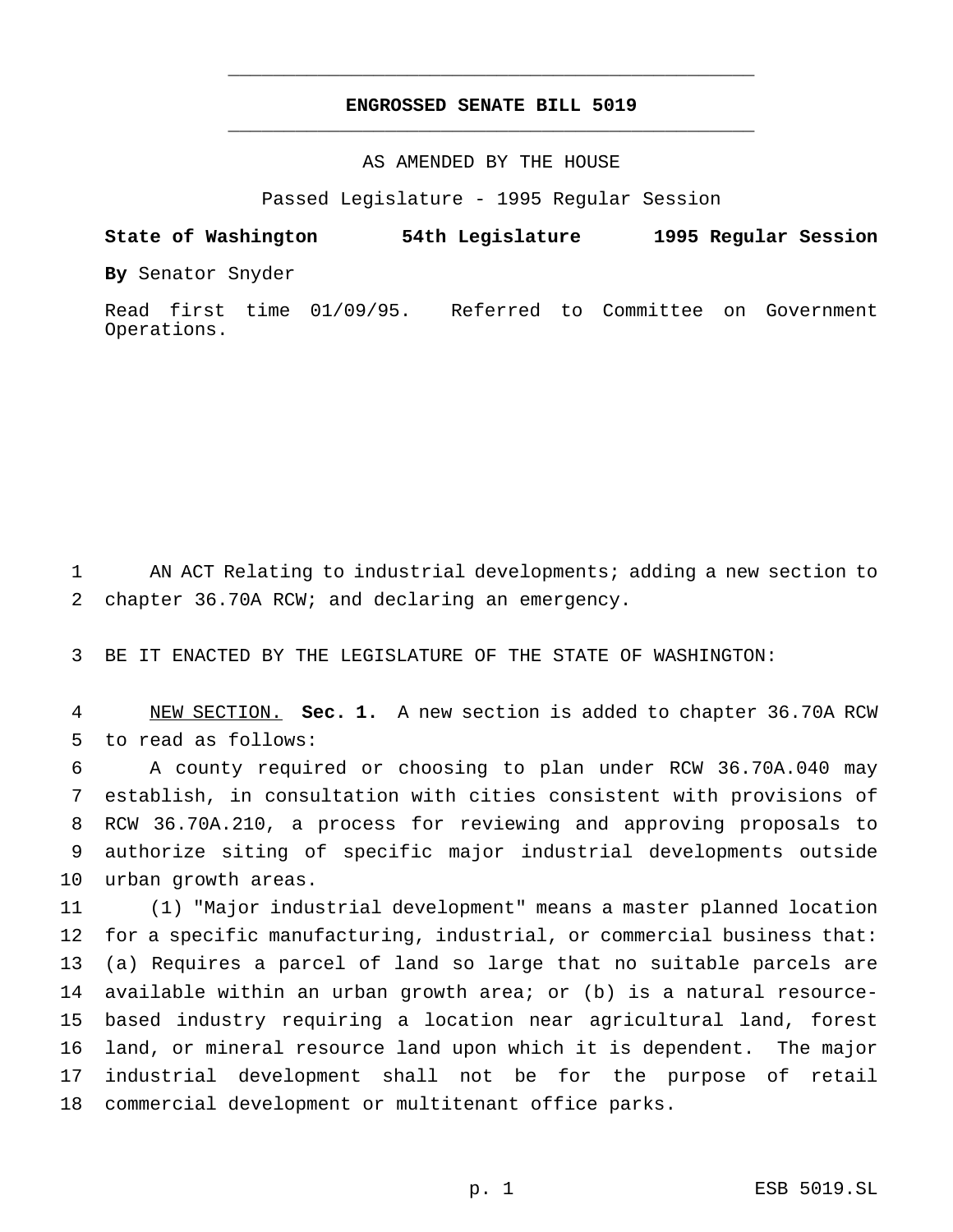(2) A major industrial development may be approved outside an urban growth area in a county planning under this chapter if criteria including, but not limited to the following, are met:

 (a) New infrastructure is provided for and/or applicable impact fees are paid;

 (b) Transit-oriented site planning and traffic demand management programs are implemented;

 (c) Buffers are provided between the major industrial development 9 and adjacent nonurban areas;

 (d) Environmental protection including air and water quality has been addressed and provided for;

 (e) Development regulations are established to ensure that urban growth will not occur in adjacent nonurban areas;

 (f) Provision is made to mitigate adverse impacts on designated agricultural lands, forest lands, and mineral resource lands;

 (g) The plan for the major industrial development is consistent with the county's development regulations established for protection of critical areas; and

 (h) An inventory of developable land has been conducted and the county has determined and entered findings that land suitable to site the major industrial development is unavailable within the urban growth area. Priority shall be given to applications for sites that are adjacent to or in close proximity to the urban growth area.

 (3) Final approval of an application for a major industrial development shall be considered an adopted amendment to the comprehensive plan adopted pursuant to RCW 36.70A.070 designating the major industrial development site on the land use map as an urban growth area. Final approval of an application for a major industrial development shall not be considered an amendment to the comprehensive plan for the purposes of RCW 36.70A.130(2) and may be considered at any time.

32 \*<u>NEW SECTION.</u> Sec. 2. This act is necessary for the immediate preservation of the public peace, health, or safety, or support of the state government and its existing public institutions, and shall take 35 effect immediately.

**\*Sec. 2 was vetoed. See message at end of chapter.**